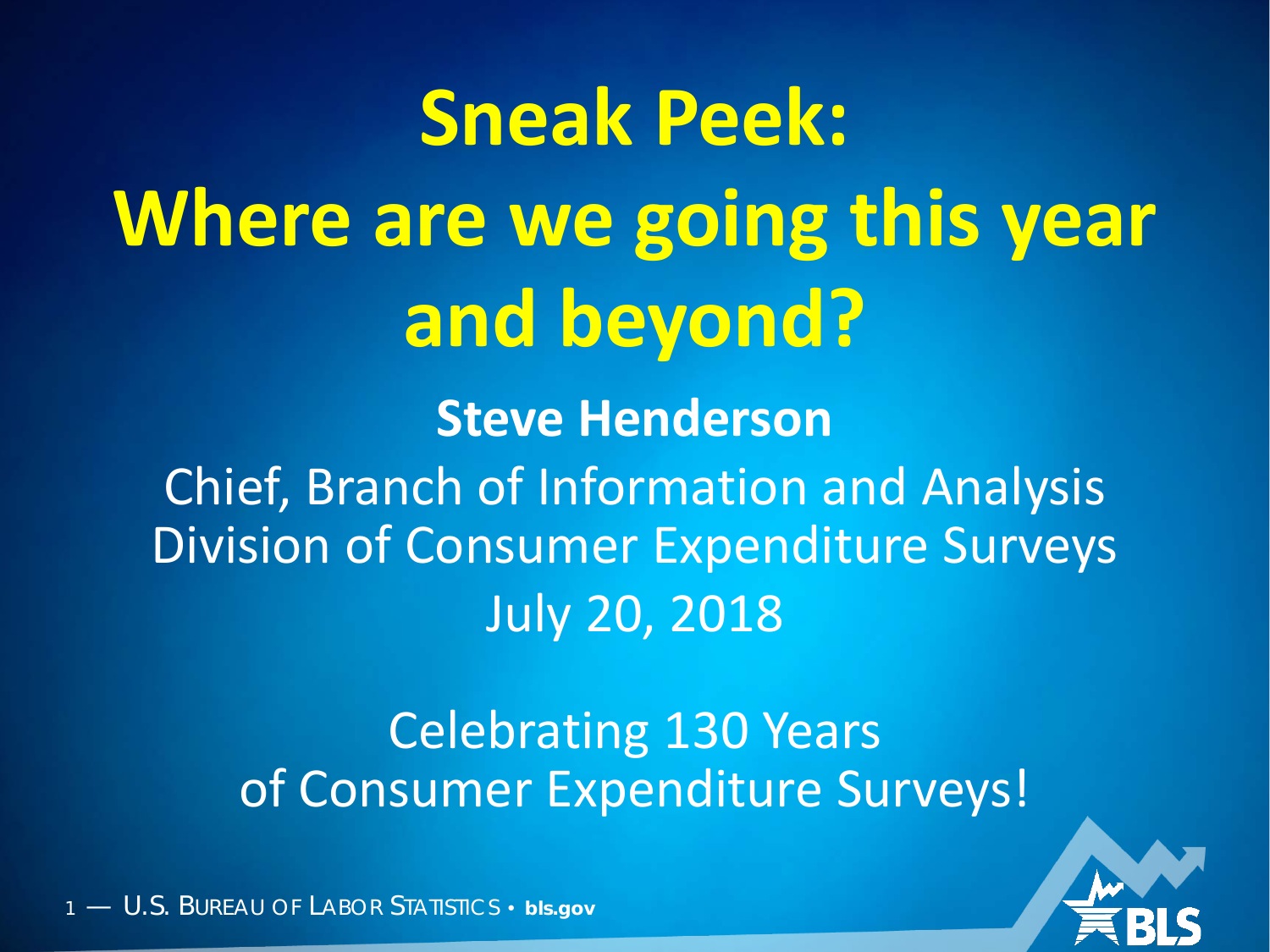## **Vision**

*The Consumer Expenditure Surveys Program will provide the Nation with accurate and complete information on consumer spending, based on methodologically sound surveys, efficient processing, and timely dissemination*

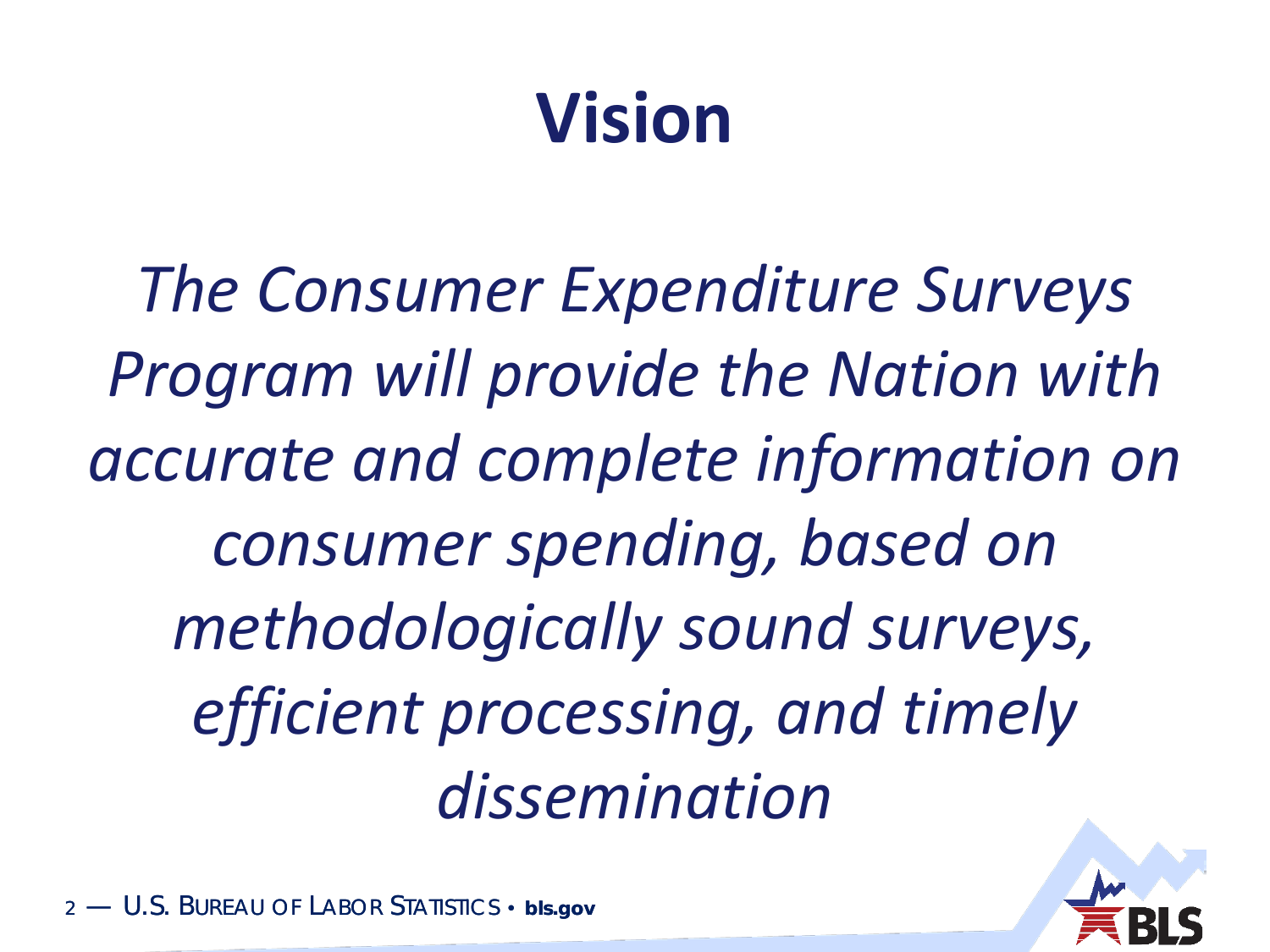# **Where are we headed and what have we done lately?**

#### **Outline**

- **New for tables and microdata**
- Weights for three selected states
- **Next annual release date**



- Changes with the future CE Redesign
- **NEW** Veteran's Status question
- **NEW** Point of Purchase questions for selected items and Households



3 - U.S. BUREAU OF LABOR STATISTICS · bls.gov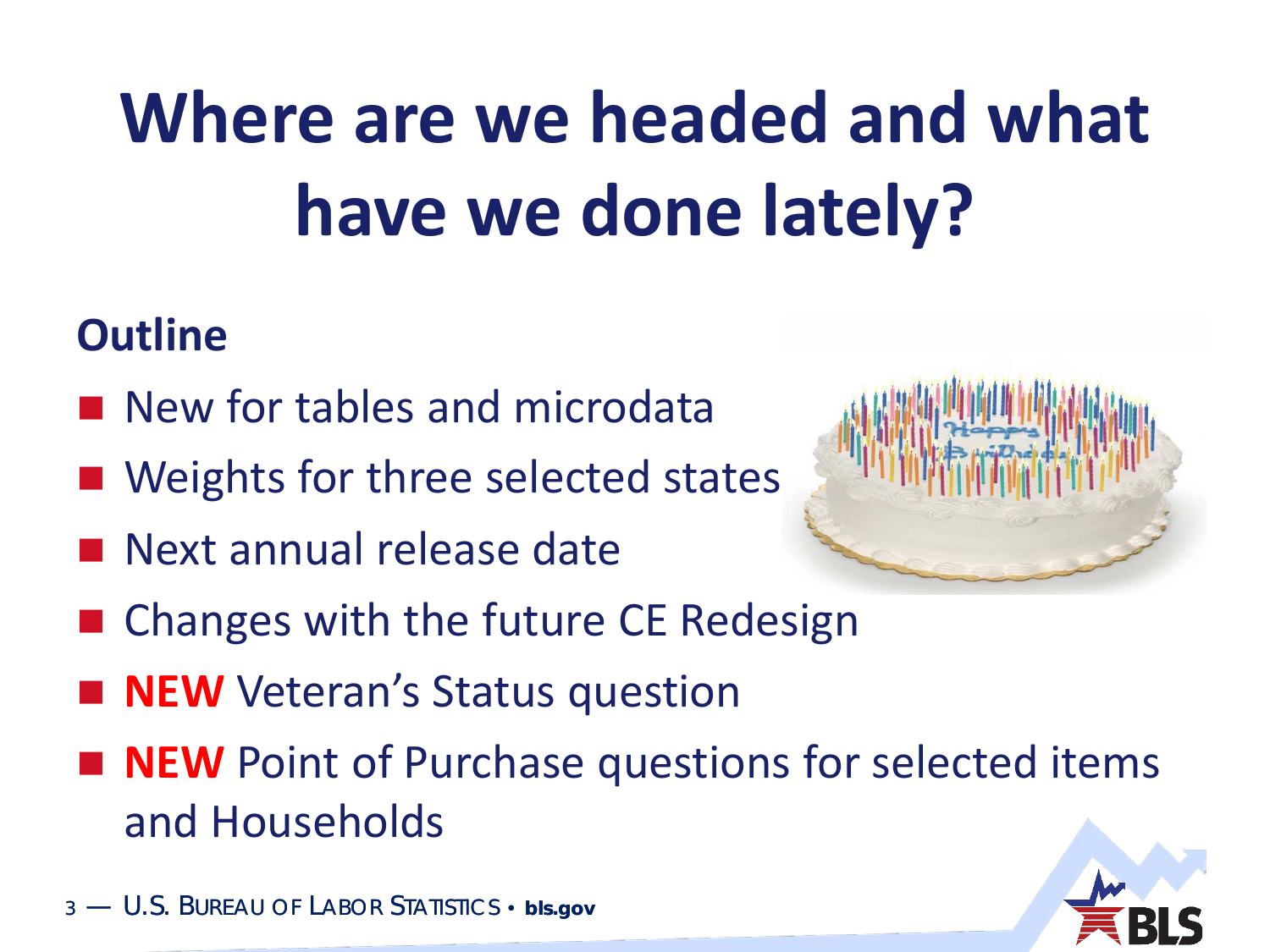## **Changes for tables and microdata**

#### **Recently:**

Research cross-tabulations with higher income ranges

**New on September 11:**

Redesigned healthcare questions in the microdata



Selected Age Table by aggregated spending

4 — U.S. BUREAU OF LABOR STATISTICS · bls.gov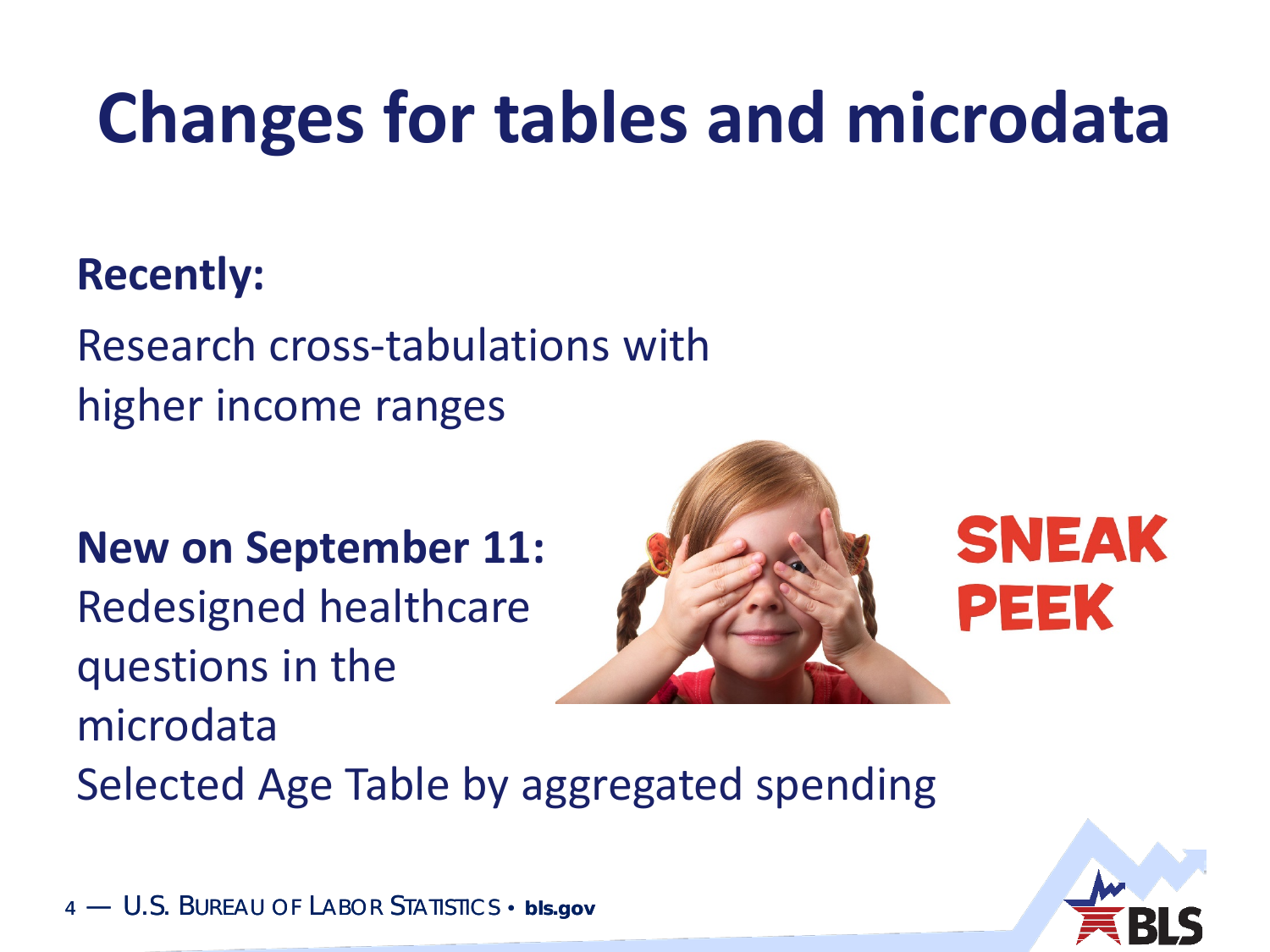## **Coming in 2019**

- More detailed geographic Census Divisions, in addition to Census Regions, using 2017 and 2018 data.
- Redesigned microdata documentation.

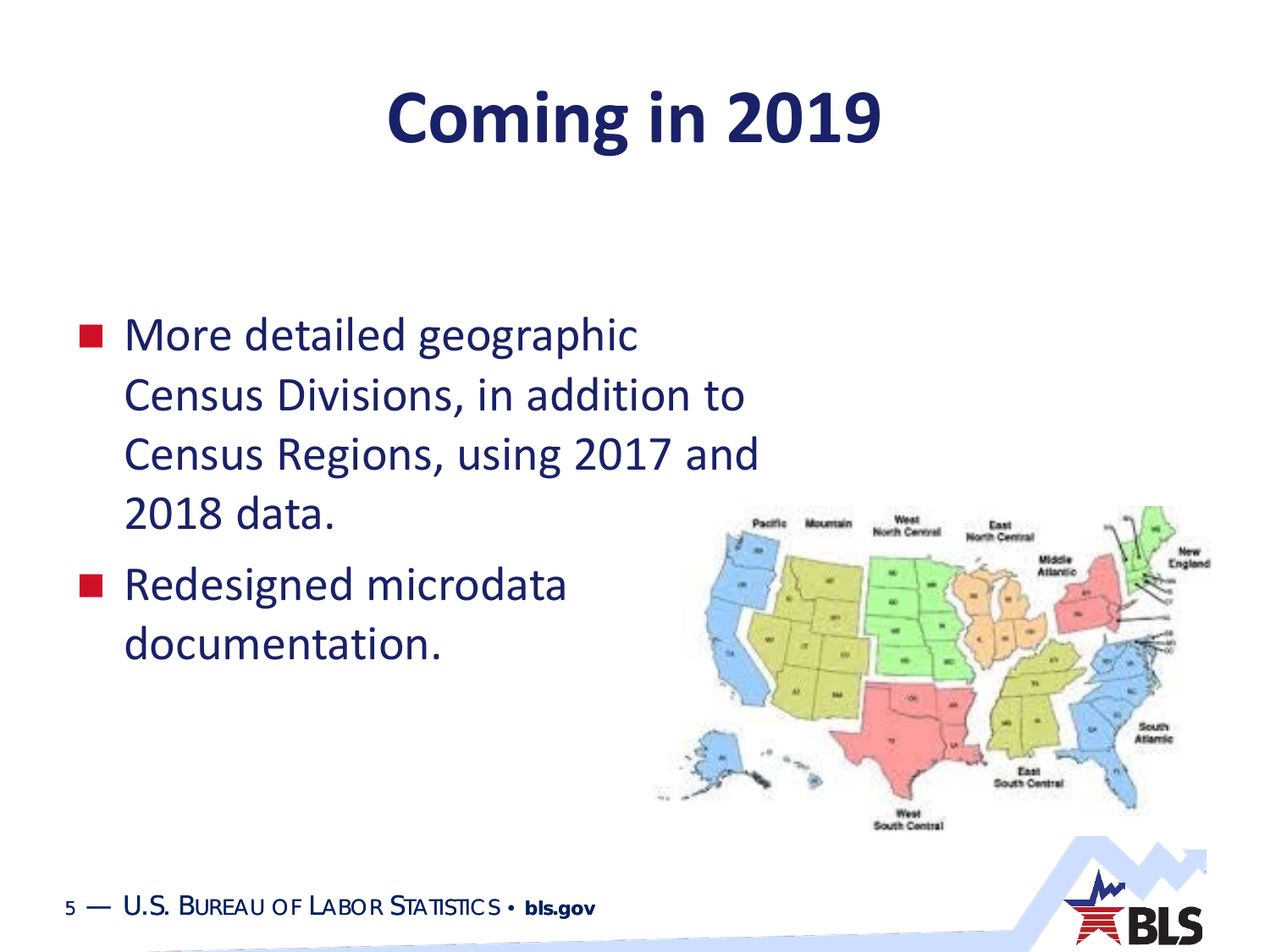## **Also coming in 2019 and after**

- New generational categories, including those born after 1997 This will split up the Millennials into 1981-1996, and 1997+
- New income cross-tabs into production





6 - U.S. BUREAU OF LABOR STATISTICS • bls.gov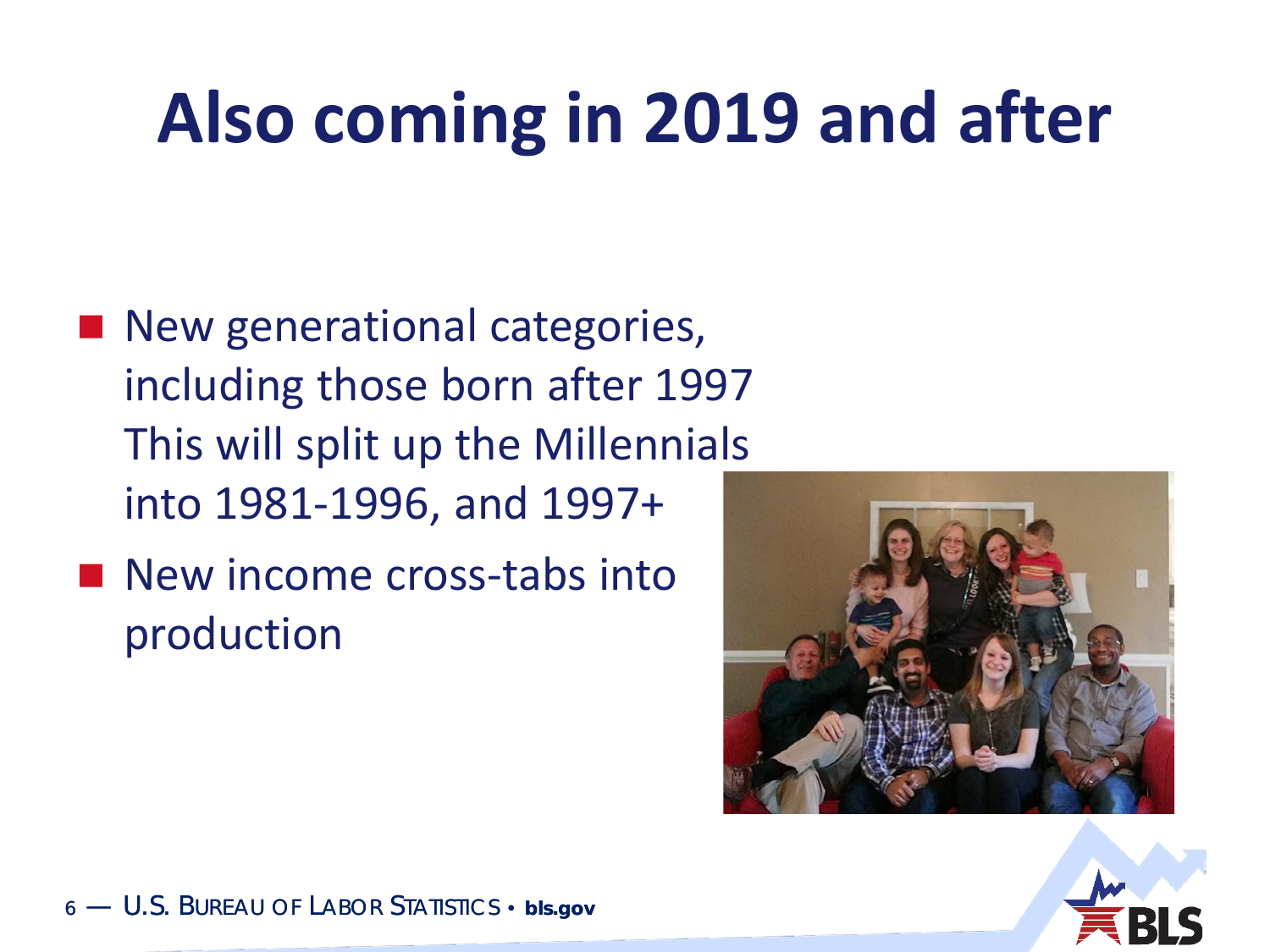## **Weights for Selected States**

#### **Work by the State Weights Team**

■ Susan King's initial research, team lead by Taylor Wilson with

STATES

- membership from SMD and my branch
- **Three states available now**
- **Examining sample sufficiency** state-by-state
- $\blacksquare$  Is becoming very useful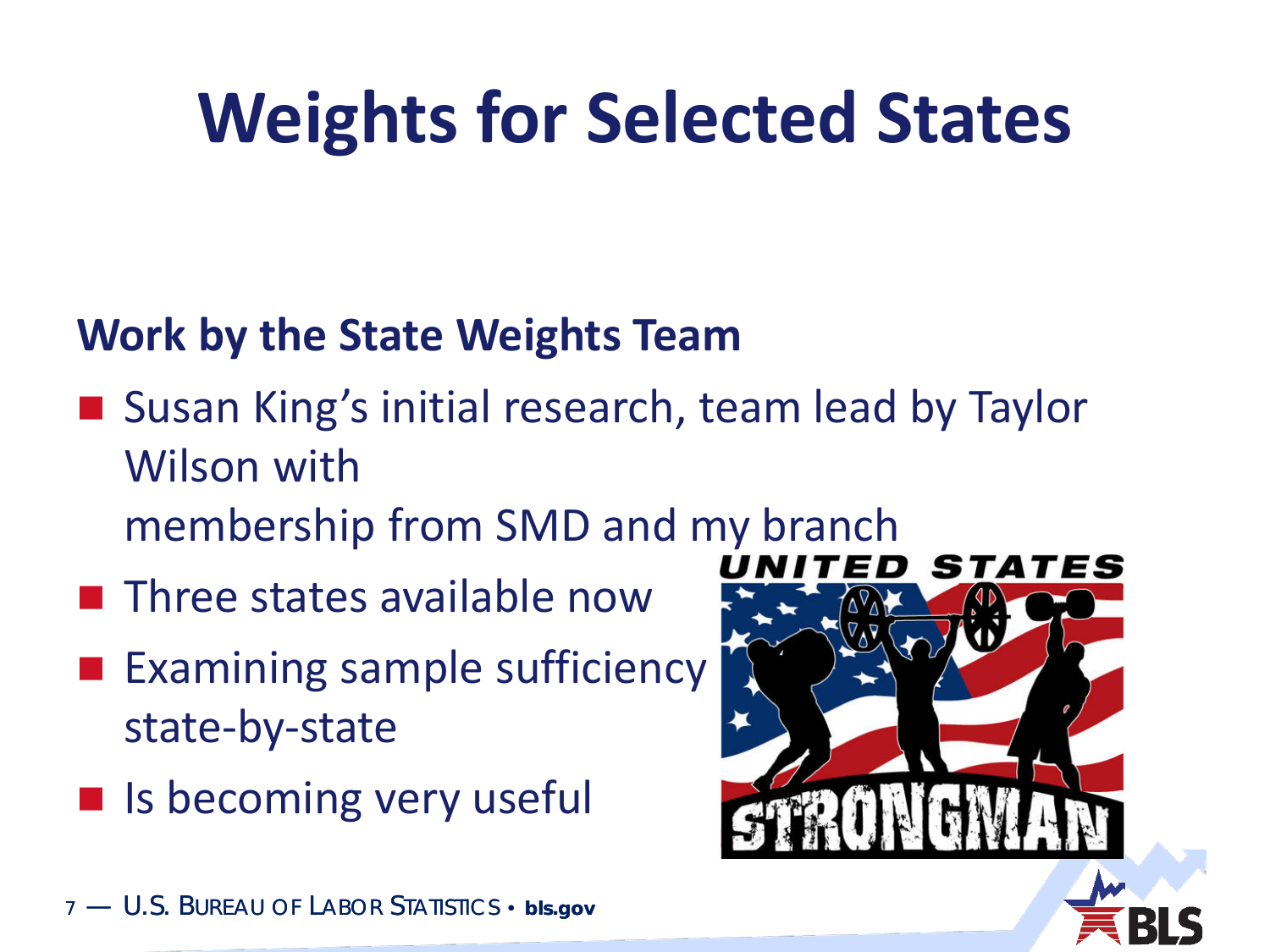## **Changes to the CE Gemini Redesign**

- Shifting to phased implementation of individual design elements, as the original redesign plan was no longer budget neutral on a production basis.
- ▶ Online Diary, pending results, put directly in production in January 2022.
- Streamlined CE Quarterly Interview Survey instrument targeted for implementation, tentatively spring 2023.
- $\blacktriangleright$  Incentives

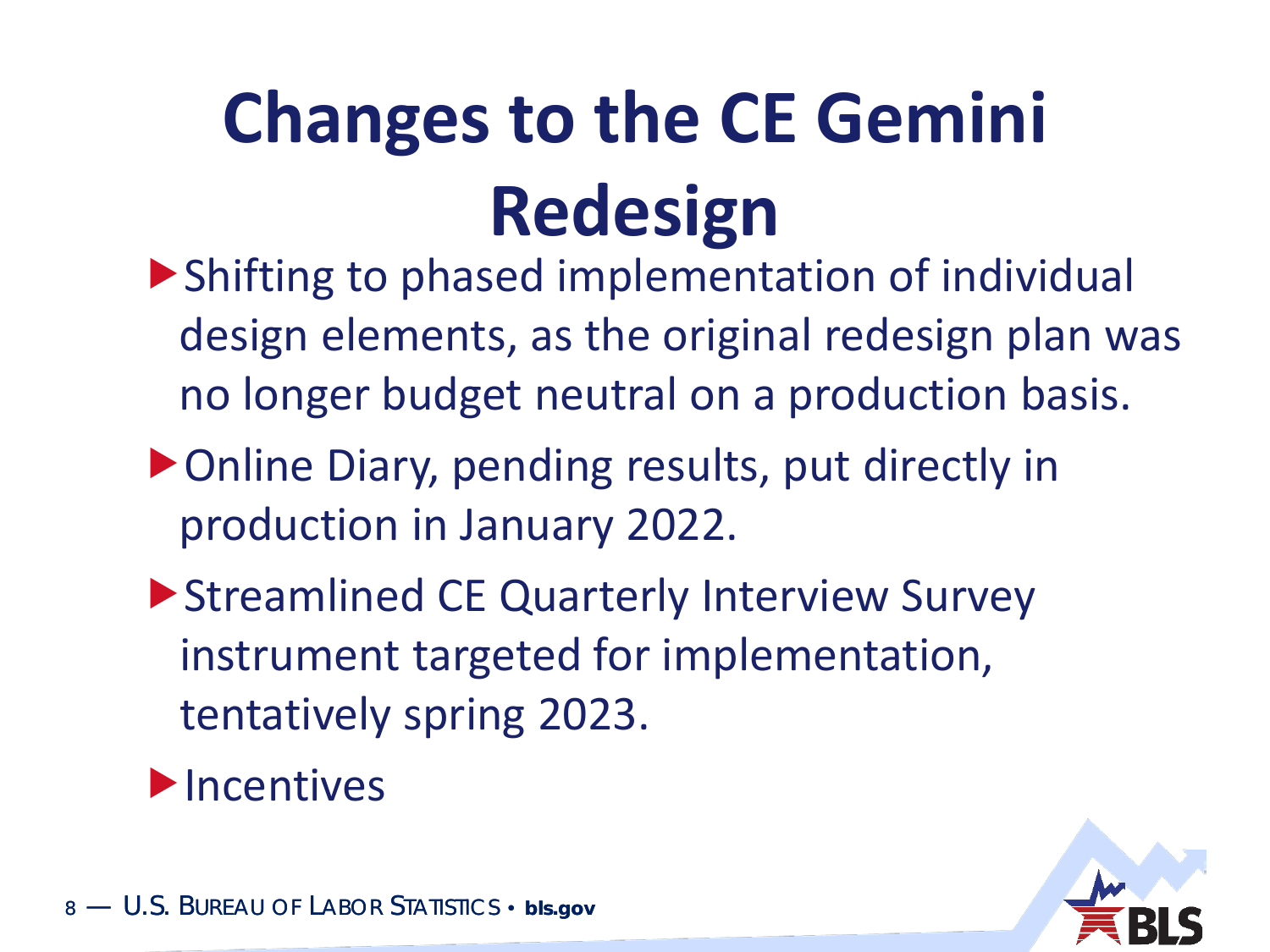#### **New Veterans Status Question**

- $\blacksquare$  In addition to asking if anyone in the household is currently in the US military,
- Adding a new question asking if anyone had served previously.
- Starting this month in the Interview survey, and January for the Diary.



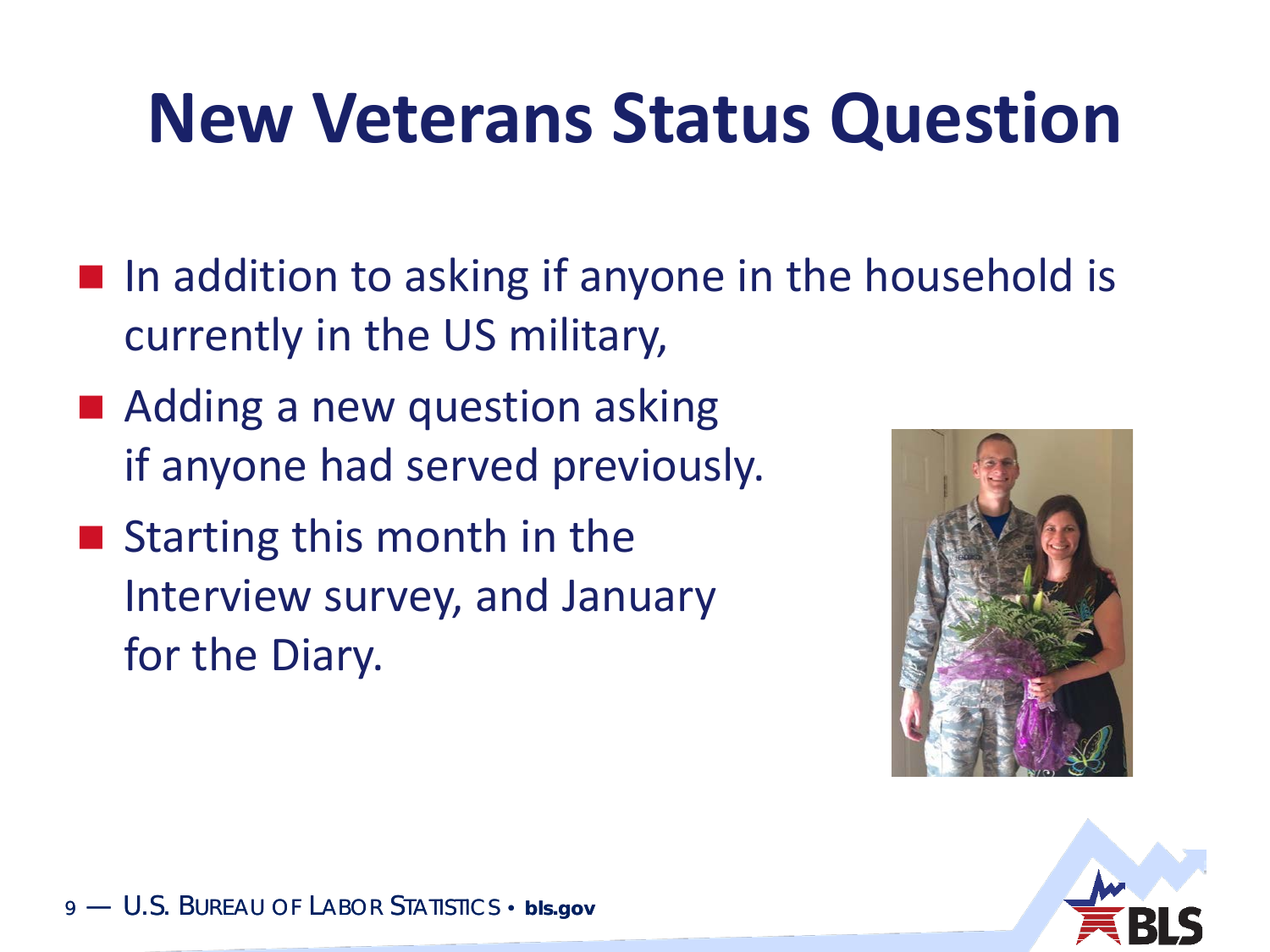# **Adding Point of Purchase Questions for the CPI**

- No longer just what did you buy, but also where did you buy it?
- Expanded to selected items and addresses in CPI Urban areas.
- Starts this month.
- $\blacksquare$  For internal use at BLS only: Will NOT be on the Public Use Microdata





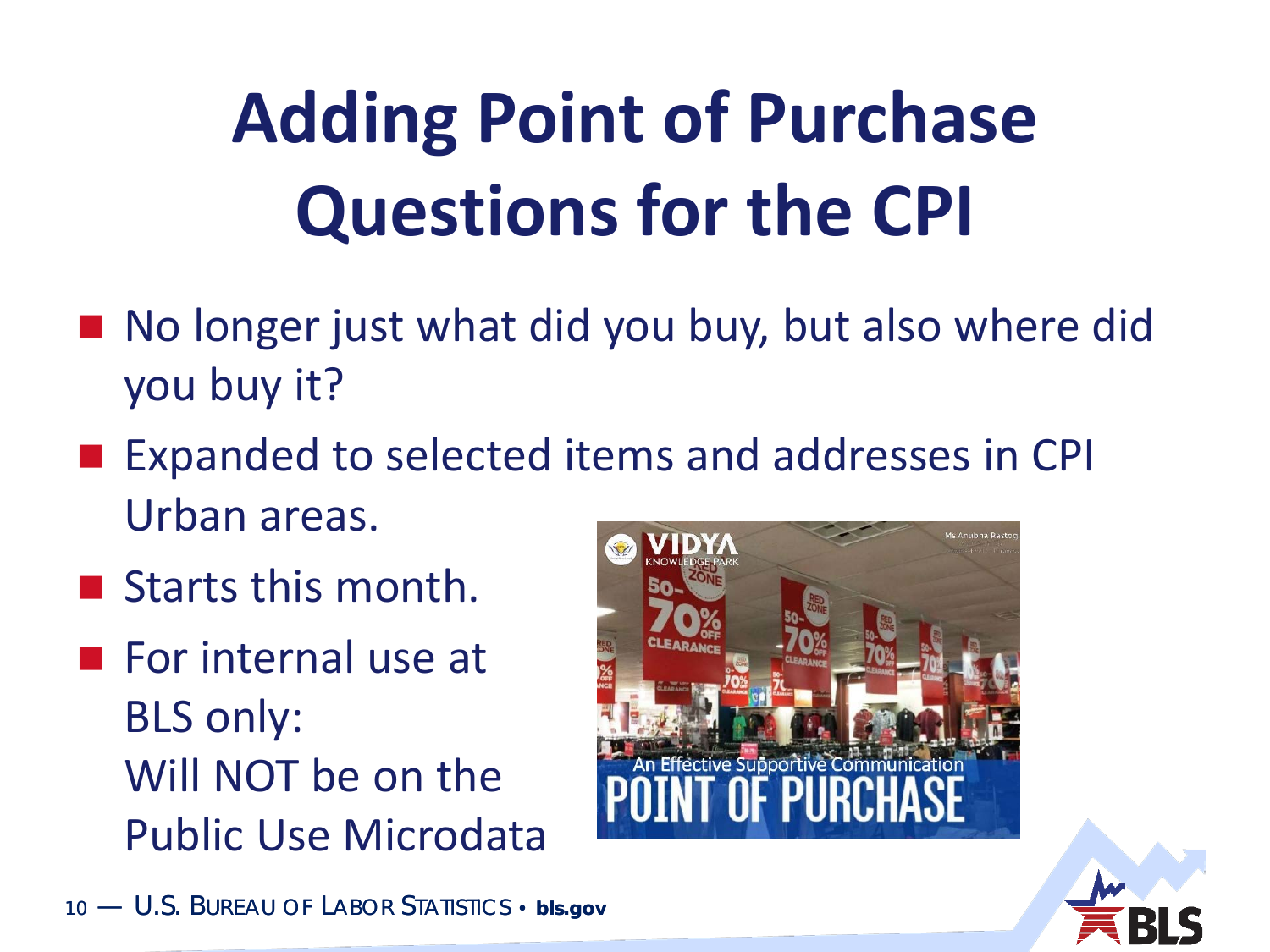#### **Questions?**





11 - U.S. BUREAU OF LABOR STATISTICS · bls.gov